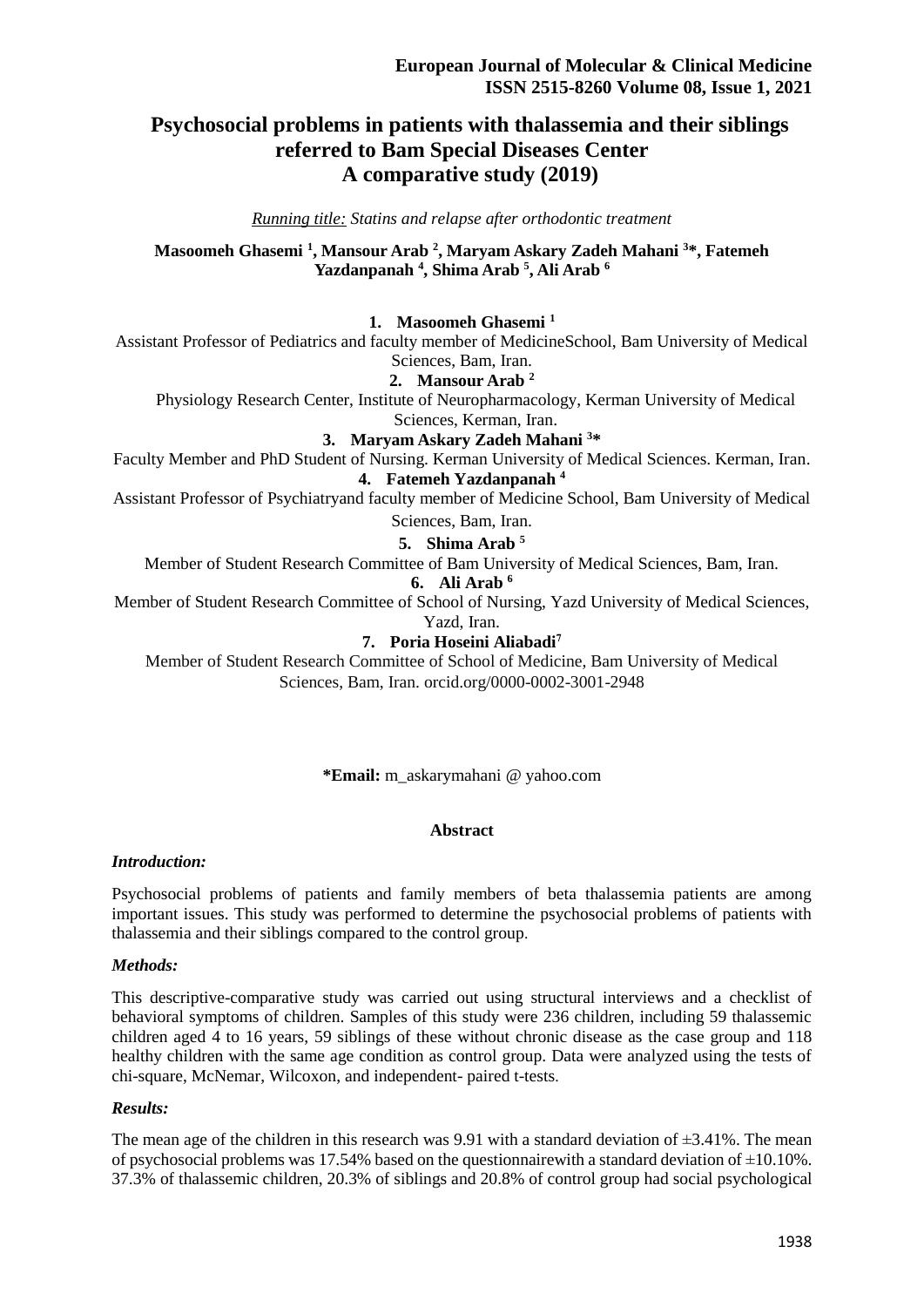problems. Chi-square test shows that psychosocial disorders in children with thalassemia was more than control group ( $p < 0.05$ ).

#### *Conclusion:*

The families of patients with thalassemia, especially the siblings of the patients mentioned, should be considered in the care plan for these patients; this is because of the high prevalence of psychosocial problems in this group compared to healthy children.

**Keywords:** Psychosocial problems, Thalassemia patients, Specific diseases, Bam.

#### **Introduction**

 *B-*Thalassemia is a single gene disorder resulting from globin chain synthesis impairment through the mutation or deletion of globin chains (1). The World Health Organization has known thalassemia as the most common chronic genetic disorder in 60 countries. More than 2.5% of people are carriers of hemoglobinopathy and are a major health problem in 71% of 229 countries. Around 300-400 thousand births are born annually with hemoglobin deficiency and more than 95% of these births occur in Asia, India and the Middle East. Nowadays, it spreads across the Mediterranean and Middle East regions, Southeast Asia and from southwestern Europe to the Far East. It is seen in large parts of Africa (2, 3). Beta thalassemia is a common genetic disorder in Iran and there are currently more than 26,000 people in the country with thalassemia patients; with this number of thalassemic patients, Iran has first rank in the world in proportion to the whole population of the world. In Iran, 85% of patients are under the age of 18 and about 700 billion riyals are spent annually on patients with thalassemia major (4). It is estimated that 3% of the world population and 5% of the Iranian population carry beta thalassemia gene and the most common form of thalassemia in Iran is beta thalassemia. More than 2 million and 800,000 carriers live in Iran and about 800 people are added annually to major cases. The beta thalassemia gene frequency is high in Iran and is scattered throughout the country; but in the Caspian Sea marginal area and the Persian Gulf, Oman Sea, the provinces of Isfahan, Kohkiluyeh and Boyer Ahmad, Khuzestan, Fars and South Kerman, it has the highest prevalence. Beta-thalassemia gene expression is approximately 8-10% in the south and southeast of our country, as reported (5). Like Other Patients with Chronic Diseases, Beta-Thalassemia Patients are affected by the Emotional and Behavioral Disorders (6). Arab et al reported in 2012 that 20.4% of children with thalassemia and 12% of their healthy siblings and 7.9% of Healthy children in the same age group have had psychosocial problems (7). Yengi et al. (2014) reported that 11.1% of siblings of patients with thalassemia were depressed; this was 61.1% for mothers and 27.8% for fathers. This indicates the emotional vulnerability of family members, especially mothers (6). On the other hand, beta thalassemia is a chronic disease that causes psychosocial problems in patients and family members (7). Beta-thalassemia major affects the emotional status, daily activities, family experiences, and occupational capabilities of patients and their caregivers due to the complex and heavy lifelong treatment protocol (6). A chronic illness causes financial and emotional problems that affect each family member (8). Children with chronic hematological disorders can be exposed to anxiety and depression due to social problems such as separation from the family, limited social activity, physical and emotional deformities, death anxiety and limitations in school activities and play (6). Psychological function (depression and anxiety) of similar activities and sibling cognitive development score of people with a chronic illness are lower than that of siblings of patients with thalassemia (7). Children with chronic hematological disorders can be exposed to anxiety and depression due to social problems such as separation from the family, limited social activity, physical and emotional deformities, death anxiety and limitations in school activities and play. There are studies of early psychological maturity in children with chronic disease that they cope with the psychological and medical consequences of this disease (9). Concerns about premature death and the idea that their lives are different from others lead to aggression, communication problems, loneliness, and depression (10). Because seeking and treating thalassemia-related psychosocial disorders to improve the quality of life of patients and their families are important, therapists need to be aware of the negative psychological effects of chronic illnesses on patients, siblings, and patients. Thus, they design intervention programs for patients, siblings, and families with chronic illnesses (6, 11, and 12). Given that for the augmentation of awareness and planning, we need to identify the psychosocial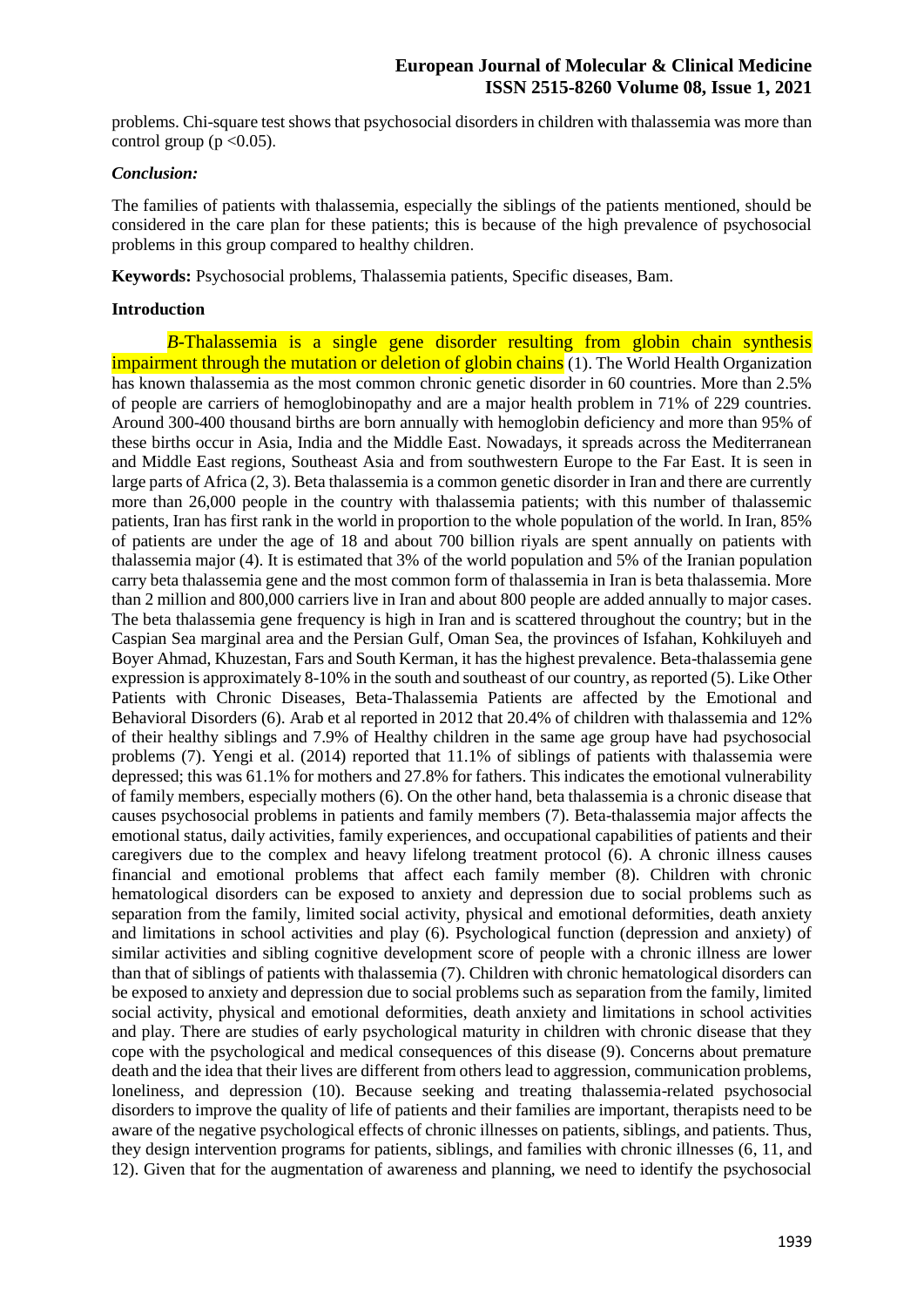problems of the individuals and their families, psychological counseling for people with mental, social and family problems is one of the goals of mental health (5). We designed this research determine the psychosocial problems in thalassemic patients and their siblings in Bam. Based on the results of this research and similar ones, we can plan intervention programs for prevention and solving problems.

Procedure: This is a descriptive comparative study performed in year 2019. The sample consisted of 236 children in three groups. The first group consisted of 59 children with thalassemia in the age range of 4 to 16 years, the second group of 59 siblings in the same age group without any chronic illness and the last group of 118 healthy children referred to health centers in Bam. They were randomly selected from health centers and were assigned as the control group with the same age range. The inclusion criteria were having brother or sister with thalassemia who had a maximum age difference of 3 years from the child. The duration of the disease is very similar in terms of the diagnosis of the disease in early life and the need for blood transfusions at this age range. Only one brother or sister of the patient with thalassemia is selected for the case group. The control and case groups were matched for age, absence of other chronic diseases in the family. Data were collected using a two-part questionnaire including demographic characteristics and PSC (Pediatric Symptoms Checklist). This checklist is a standard tool for screening children and identifying their social and psychological problems that are widely used in first-level preventive care. This checklist has 35 questions categorized as never, sometimes and often and scored with 0, 1, 2, respectively.

The overall score is obtained by summing the scores for every 35 questions. For children 6 to 16 years old, the score 28 and above indicates psychosocial disorders. For children aged 4 and 5, the score 24 or higher indicates a disorder. In adolescents over 16, a score 30 and above indicates a disorder. Unanswered items are considered 0 and the questionnaire containing more than 4 questions with no answers is non-valid. The results of previous studies have shown that more than 2.3 positive cases had a moderate to severe disorder and 95% were able to detect healthy cases by questionnaire. Pediatricians and other health professionals use this checklist to diagnose and treat psychosocial problems in children. The PSC is an appropriate screening tool for designing health development programs. The reliability and validity of the tool were confirmed with Cronbach's alpha (0.90) (7). By visiting the parents of children, preferably mother, the questionnaire demanded participation; then ensuring the confidentiality of information and the fact that the lack of participation has not any impact on the treatment of their children, the questionnaires were completed by them. If they were not literate for completing questionnaire, it was completed by interview. We obtained the ethical code IR.MUBAM.REC.2019.038 for this study from the Research and Technology deputy of Bam University of Medical Sciences. After transferring the questionnaire information to software SPSSv23, data were analyzed using descriptive and inferential statistics and Chi-square, ANOVA, and t-tests.

#### **Results**

The mean age of children in this research was 9.91 with a standard deviation of  $\pm 3.41$ . It was 9.83 in the thalassemic group of children with a standard deviation of  $\pm 3.45$ , 10.80 in the thalassemia siblings with a standard deviation of  $\pm$ 3.70 and 9.10 in the healthy children group with a standard deviation of ±3.34. There were 187 male children, of whom 31 (52.5%) were in the thalassemia group, 33 (55.9%) siblings and 125 (53%) were in the healthy children group. 33 (55.9%) of thalassemic children, 30 (50.8%) of siblings, and 104 (44.1%) of healthy children were elementary students. No statistically significant difference was observed using Chi square and Wilcoxon tests ( $p \le 0.05$ ) (Table 1). Most of the fathers in the thalassemia group were educated in junior high school (37.3%), diploma and over in the control group (62.3%); in the mothers of thalassemia group, most of them were educated in junior high school (37.3%) and in control groups they were diploma and over (37.3%). Most fathers were freelance in thalassemia group (62.7%) and healthy children group (64%). The difference was significant. Most of the fathers had free jobs that in thalassemic group, it was 62.7% and in the healthy children group 65.7%. In the control group, most of fathers were employees but in thalassemic group, there was no father as employee. Most mothers in both groups were housekeepers, with 96.6% in the thalassemia family and 78.4% in the control group, respectively. There were also more employed mothers in this group (Table 2). History of psychiatric illnesses in thalassemic children was 15.3%, in their siblings 6.8% and in healthy children 9%. These findings indicate that it was more common in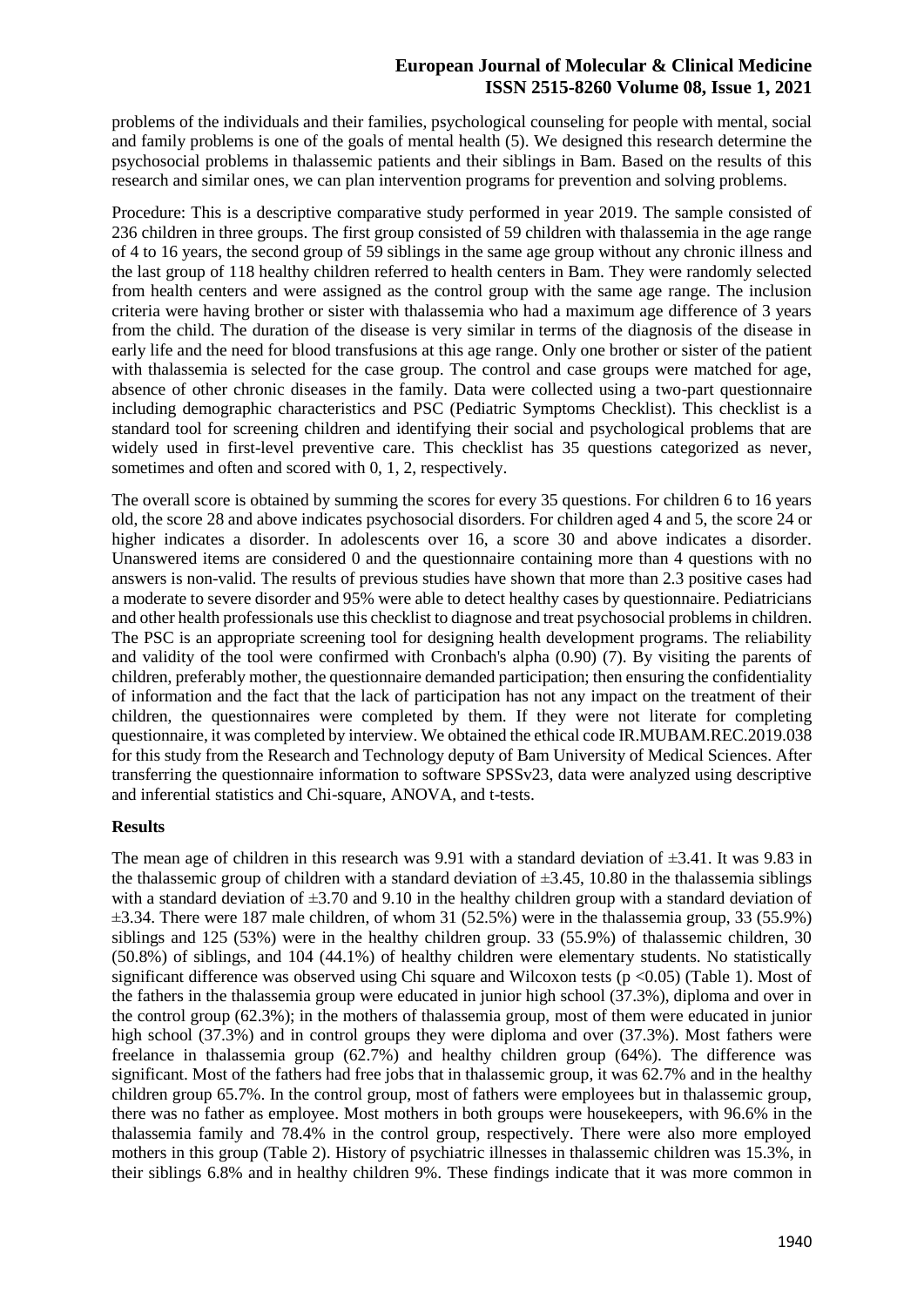general in thalassemia patients' family (afflicted child and sibling). In addition, the difference between groups using chi-square and McNemar tests was not significant  $(P \le 0.05)$ . The mean of psychosocial problems was 17.54% with standard deviation of  $\pm 10.10$ ; 37.3% of thalassemic children, 20.3% of siblings and 20.8% of control group had psychosocial problems. Chi-square test showed that the prevalence of psychosocial disorders in children with thalassemia was higher than the control group (p <0.05). Independent t-test showed that the score of psychosocial disorders scale in children with thalassemia was significantly higher ( $p$  > 0.05). But the chi square test showed that the percentage of psychosocial disorders in siblings of children with thalassemia was not higher than the control group (p> 0.05). The score of psychosocial disorders scale in siblings of children with thalassemia were not significantly higher (p> 0.05). McNemar test showed that the percentage of psychosocial disorders in siblings of children with thalassemia was lower than those with thalassemia ( $p \le 0.05$ ). Independent ttest showed that the score of social psychosocial disorders scale in children with thalassemia was significantly higher ( $p \le 0.05$ ) (Table 3). Psychosocial problems in thalassemic children were not significantly correlated with demographic variables and none of these variables were predictors of psychosocial problems.

| Variable                                                                                        |        | Group       |            |         |            |         |            |  |  |  |
|-------------------------------------------------------------------------------------------------|--------|-------------|------------|---------|------------|---------|------------|--|--|--|
|                                                                                                 |        | Thalassemia |            | Sibling |            | Control |            |  |  |  |
|                                                                                                 |        | Number      | Percentage | Number  | Percentage | Number  | Percentage |  |  |  |
| Gender                                                                                          | Male   | 31          | 52/5       | 26      | 44/1       | 125     | 53/0       |  |  |  |
|                                                                                                 | Female | 28          | 47/5       | 33      | 55/9       | 111     | 47/0       |  |  |  |
| Comparison of<br>children with<br>thalassemia with<br>control group                             |        | $P=0.953$   |            |         |            |         |            |  |  |  |
| Comparison of<br>siblings of children<br>with thalassemia                                       |        | $P=0.141$   |            |         |            |         |            |  |  |  |
| with control group<br>Comparison of<br>children's siblings<br>with children with<br>thalassemia |        | $P=0.487$   |            |         |            |         |            |  |  |  |

**Table 1:** Absolute and relative Frequency of the Units under Study by Child Gender and Education and their Comparison

| Variable  |                          | Group       |            |                |            |         |            |  |  |  |
|-----------|--------------------------|-------------|------------|----------------|------------|---------|------------|--|--|--|
|           |                          | Thalassemia |            | Sibling        |            | Control |            |  |  |  |
|           |                          | Number      | Percentage | Number         | Percentage | Number  | Percentage |  |  |  |
|           | Illiterate               | $\theta$    | $\Omega$ . | 2              | 3/4        | 10      | 4/2        |  |  |  |
|           | Primary                  | 33          | 55/9       | 30             | 50/8       | 104     | 44/1       |  |  |  |
| Child     | Junior<br>high<br>school | 11          | 18/6       | 15             | 25/4       | 50      | 21/2       |  |  |  |
| education | Diploma<br>and<br>higher |             | 1/7        | $\overline{2}$ | 3/4        | 7       | 3/0        |  |  |  |
|           | Without<br>response      | 14          | 23/7       | 10             | 16/9       | 65      | 27/5       |  |  |  |

| Variable |             |            |         | Group      |         |            |
|----------|-------------|------------|---------|------------|---------|------------|
|          | Thalassemia |            | Sibling |            | control |            |
|          | Number      | Percentage | Number  | Percentage | Number  | Percentage |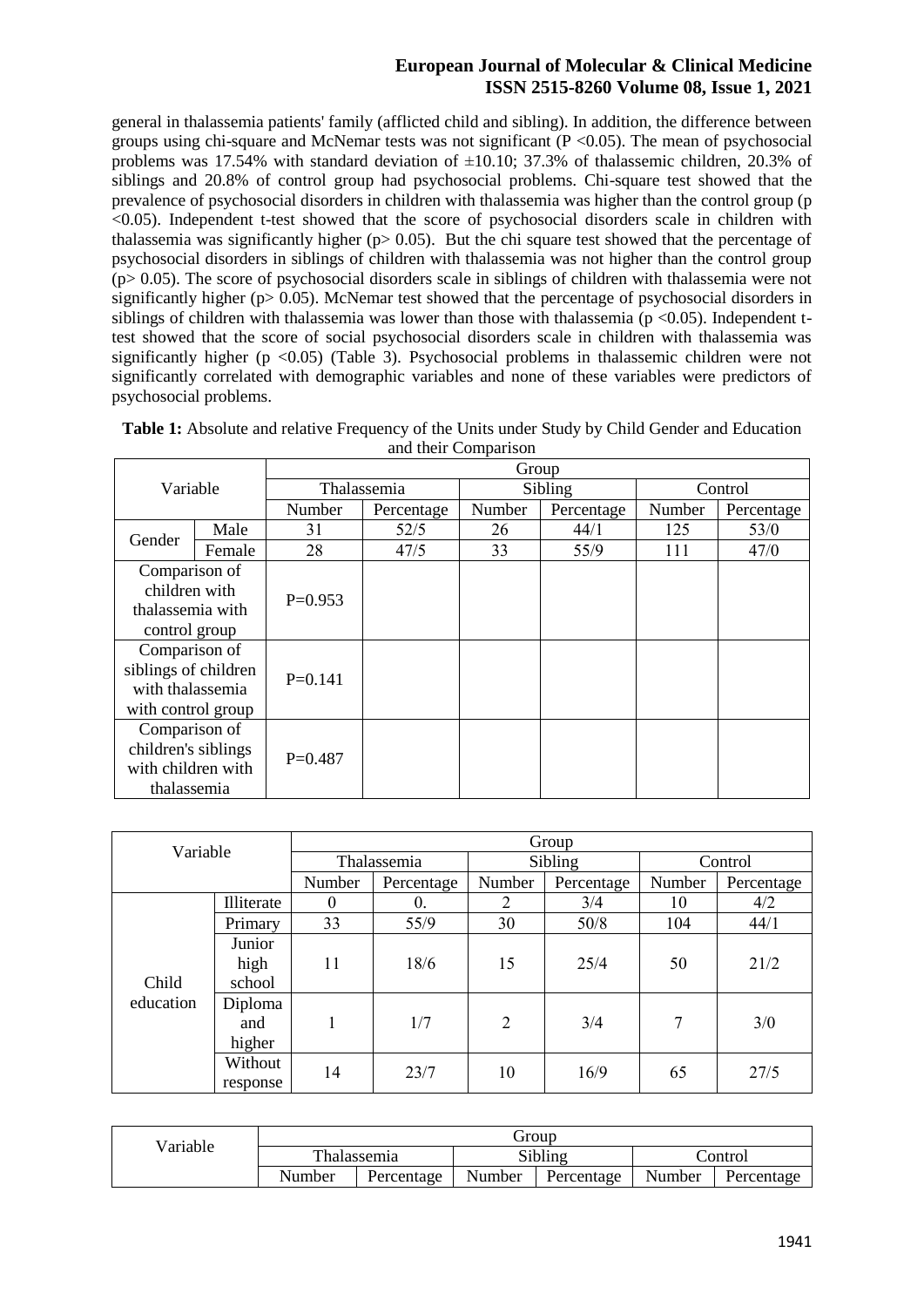| Comparison of<br>children with<br>thalassemia with | $P=0.654$  |  |  |  |
|----------------------------------------------------|------------|--|--|--|
| control group                                      |            |  |  |  |
| Comparison of                                      |            |  |  |  |
| siblings of                                        |            |  |  |  |
| children with                                      | $P=0.9595$ |  |  |  |
| thalassemia with                                   |            |  |  |  |
| control group                                      |            |  |  |  |
| Comparison of                                      |            |  |  |  |
| children's siblings                                |            |  |  |  |
| with children with                                 | $P=0.819$  |  |  |  |
| thalassemia                                        |            |  |  |  |

#### **Table 2:** Absolute and relative Frequency of the Units under Study by Mother Education and Education and their Comparison

|           | Variable              |        | Thalassemia          | Control | Statistical<br>test |            |
|-----------|-----------------------|--------|----------------------|---------|---------------------|------------|
|           |                       | Number | Number<br>Percentage |         |                     | Percentage |
|           | Illiterate            | 17     | 8/28                 | 8       | 4/3                 |            |
|           | Primary               | 15     | 4/25                 | 23      | 7/9                 |            |
| Mother    | Junior high<br>school | 22     | 3/37                 | 51      | 6/21                |            |
| education | Diploma<br>and higher | 5      | 5/8                  | 151     | 0/64                |            |
|           | Without<br>response   | 0      | .0                   | 3       | 3/1                 |            |

|            |          |             | Statistical |         |            |      |
|------------|----------|-------------|-------------|---------|------------|------|
|            | Variable | Thalassemia |             | Control |            | test |
|            |          | Number      | Percentage  | Number  | Percentage |      |
|            | Free     | 57          | 6/96        | 185     | 4/78       |      |
| Mother job | Primary  |             | 7/1         | 14      | 9/5        |      |
|            | Without  |             | 7/1         | 35      | 8/14       |      |
|            | response |             |             |         |            |      |

**Table 3:** Absolute and relative Frequency of the psychosocial disorders in three groups and their

|                          |                                   |                      | Mean       |                     |            |                 |            |  |  |  |
|--------------------------|-----------------------------------|----------------------|------------|---------------------|------------|-----------------|------------|--|--|--|
|                          |                                   |                      | Group      |                     |            |                 |            |  |  |  |
| Variable                 |                                   | Thalassemia          |            | Sibling             |            | Control         |            |  |  |  |
|                          |                                   | Number               | Percentage | Number              | Percentage | Number          | Percentage |  |  |  |
|                          | Yes                               | 37                   | 62/7       | 47                  | 97/7       | 187             | 79/2       |  |  |  |
|                          | N <sub>0</sub>                    | 22                   | 37/3       | 12                  | 20/3       | 49              | 20/8       |  |  |  |
| psychosocial<br>disorder | Mean $&$<br>standard<br>deviation | $\pm 10/69$<br>20/40 |            | $\pm$ 9/66<br>15/13 |            | ± 9/96<br>17/10 |            |  |  |  |

# **Discussion**

Our research shows that thalassemic children have a higher level of psychosocial problems than normal children and their siblings. This is expected in thalassemia patients. Numerous studies (13, 14) have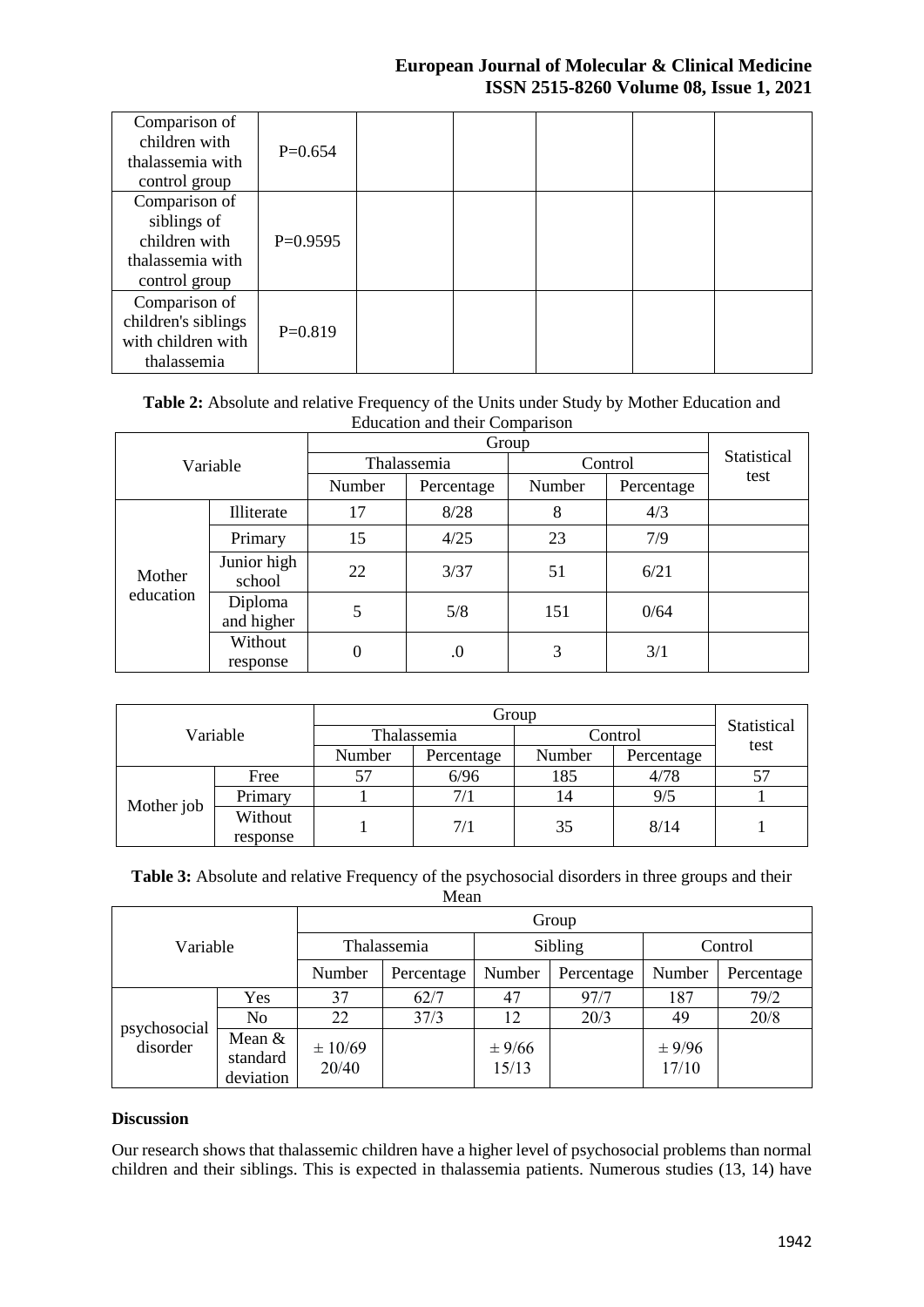confirmed and reported that patients with thalassemia have psychosocial disorders; this may be due to the chronic nature of thalassemia, medical costs and the expectation of premature death. They need treatment, psychological counseling and further intellectual and social supports (7). The results of these studies also indicate the necessity of screening programs for early diagnosis and treatment of psychosocial disorders in thalassemia patients as well as the use of knowledge and expertise of psychiatrists and clinical psychologists in thalassemia centers (15). The results of the present study showed that the percentage of psychosocial disorders in siblings of children with thalassemia was lower than the control group. This is not in line with the results of the study conducted by Yango et al. (16) and Hooshmandi et al. (14) and Arab et al. (7). Ghaffari et al examined the relationship between social support and depression in diabetes patients. The results showed a significant and reverse relationship between social support and depression in diabetes patients. That is to say, one can find that the depression in diabetic patients was associated reversely with the social support (17). Another study suggests that some patients had tension by others' support; this increases their dependence on families. Some patients also express that they are not satisfied with the support of family members due to lack of knowledge and sufficient information about the disease. In fact, they are afraid that the support of members of the family will result in the risk due to non-effective information (14). Other studies have shown that families are the most important source of social support for thalassemia patients. One of the major issues that cause the parents of these patients to be worried is that others judge on their child without proper knowledge of their child's illness, which can cause parental frustration (18). As a result, the way in dealing with by the family will be the faith in God and trust in solving the problems of patient care and treatment. The family relies on the religion in dealing with disease. So 85% of families are adapting successfully to their child's disease (19). In terms of parents' education in the thalassemia group (both parents), 37.3% of them had junior high school. Ghazanfari et al (2011) in their study noted that parents of children with thalassemia are not aware of the nature of the disease; despite the hereditary disease, the number of their children was one 8 children and a number Families had more than one child afflicted (20). By father's occupation, there was no employee in the thalassemic group. Most of them (62%) had free jobs. While control group fathers (62%) were diplomas or higher. Yazdi et al (2007) also note in their study that families with thalassemic children are often faced with many economic difficulties such as transportation costs and drug preparation (19). According to the findings of this study, we can say that families, as well as a person with thalassemia, are faced with economic problems in order to obtain more information about the patients, especially new treatments, and need support of supportive systems. While highly educated and employed people usually have interpersonal relationships, they have the opportunity to be present in different communities and organizations, and subsequently more opportunities to find friends supporting them. High income can also be a great source of high social support (21). In terms of occupation, most of the mothers in the thalassemia family were 96.6% housekeepers. This is not an unexpected result, since in our society most of the care is given by the mother to the child (20). Parents of children with special needs, especially mothers, are often at home and almost isolated because of the need to take full care of their children. Also, these parents, compared to the parents of normal children, instead of thinking about the issues of such jobs, which improve their lives, are constantly involved in the problem of their children and the problems of his presence in their lives. They neglect issues such as their physical and mental health. They are increasingly in need of social support in order to enhance the quality of life. These parents need support in relation to their children's educational and rehabilitation interventions, with the help of rehabilitation institutions the amount of child support is increased and the burden on parents is reduced (22, 23, 24). The average history of psychiatric diseases in children with thalassemia was higher than that of their siblings and healthy children. A study done in India showed that patient and families of patients suffer from the psychological problems. Also, in comparison the severity of problems showed that psychological problems make pain for the families more than other problems. As a result, 54.4% of families had moderate psychological problems (19). Findings the study of Gholizadeh showed that mean anxiety, depression, aggression, and shyness were more than healthy groups in thalassemia patients (22). In general, studies have shown that people who have social support and have lower interpersonal conflicts, resist in the face of life's pressures and have less symptoms of depression or disturbance of mental suggest (14).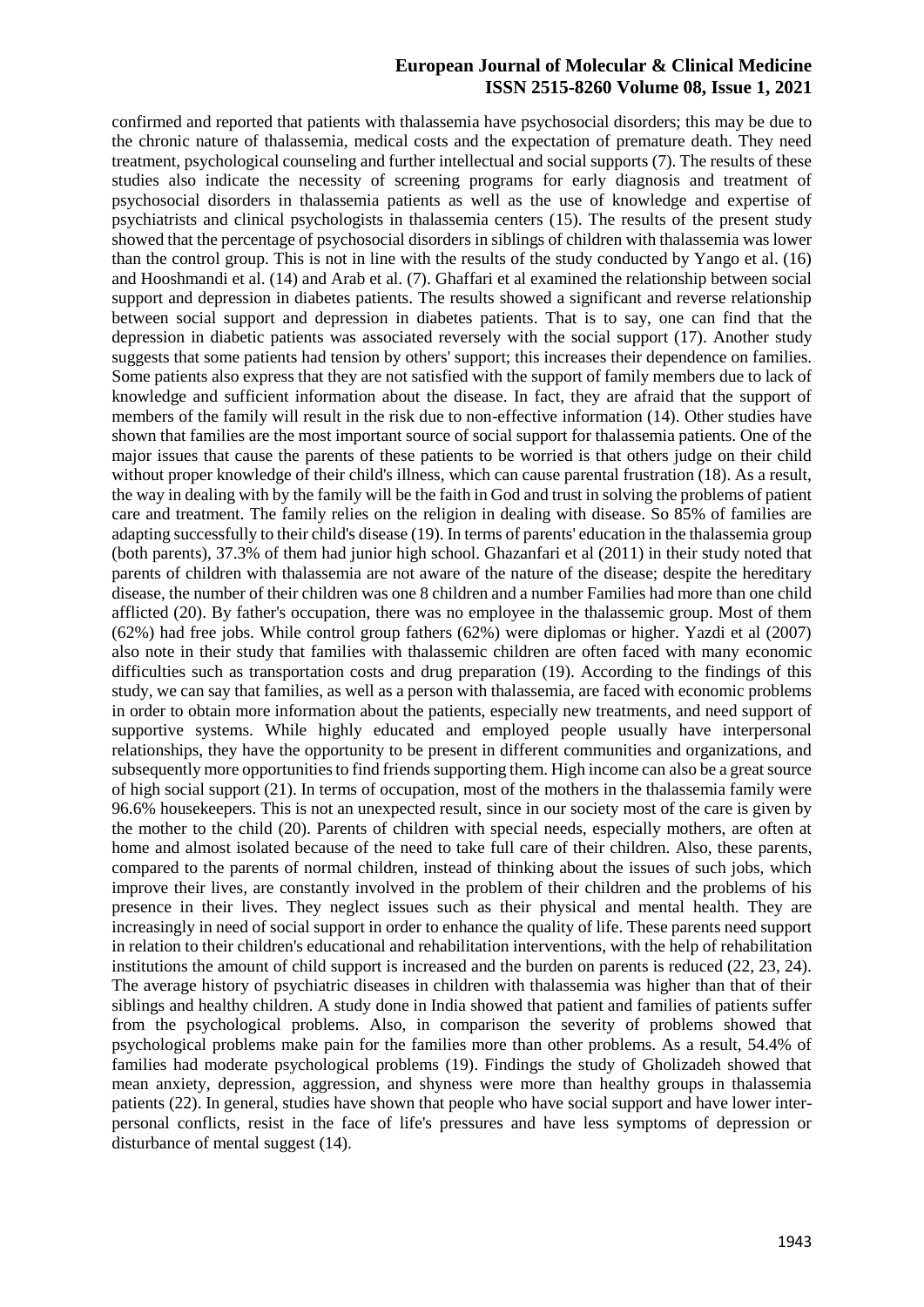The results also showed that there was no significant relationship between psychosocial problems in thalassemic children and any of the demographic variables. None of these variables was predictors of psychosocial problems. This result contrasts with the results of Khamoushi et al. (25), Pour Mansouri (26). The difference in results may be due to the difference in research design and tools of data collection; but one should keep in mind that the samples of research are not homogeneous in terms of the type of disease, culture, age etc. Probably these factors play an important role in different results and contradictory studies.

#### **Conclusion**

Despite the importance of psychologists in helping to identify and solve emotional problems, the demand for their counseling has not attracted any attention. In this regard, activities like education and counseling programs by TV, the use of centers in access in order to increase knowledge and information of parents seem necessary. The Association of Thalassemia can use the psychological cooperation in the care centers for the easy access of the families. The findings showed that despite the importance of social support in the reduction of tension and copping better with the problems, social support was the lowest way of using by families. This is perhaps a result of a lack of awareness about the protection centers of the public and their non-willingness to receive direct assistance from others as well as the shortage of formal and unofficial supportive centers (19).

#### **Limitations**

There were limitations in our study. To assess psychosocial problems in patients, we used a psc checklist that is valid only for screening purposes. Therefore, the use of clinical examination for definitive diagnosis of psychosocial problems is recommended for similar future studies.

#### **Reference**

1. Xiaixiao xu et al. Pediatr Investing. 2019. Oct 28;4(1):43-47

2. Riyahifar S, Azadi N, Azarkeivan A, Abolghasemi J, Ashouri A, Hasanzadeh P et al . Semiparametric and parametric survival analysis of patients with beta thalassemia major. RJMS. 2018; 25(8):62-73.

3. Valizadeh F, Batebi A, Pourreza A, Dilimi A. Beta thalassemia screening results of pregnant mothers. Journal of School of Public Health and Institute of Health Research. 2016; 14(2):39-50.

4. Maheri A, Sadeghi R, Shojaeizadeh ,D , Tol A, Yaseri M, Rohban A.Depression, Anxiety, and Perceived Social Support among Adults with Beta-Thalassemia Major: Cross-SectionalStudy. Korean J Fam Med 2018; 39:101-107

5. Bakhshi R, Akaberian Sh, Bahreini M,Mirzaei K, Kiani J. The Effect of Group Counseling on the Quality of Life in Patients with Major Thalassemia Referred to the Thalassemia Treatment Center in Bushehr. Pajouhan Scientific Journal. 2018, 16(3):11-16

6. Yengil E, Acipayam C, Hanifi Kokacya M, Kurhan F, Oktay G, Ozer C. Anxiety, depression and quality of life in patients with beta thalassemia major and their caregivers. Int J Clin Exp Med 2014; 7(8):2165-2172

7. Arab M, Abaszadeh A , Ranjbar H , PouraboliB , Rayani M . Survey of psychosocial problems in thalassemic children and their siblings.Iranian journal of nursing research.2012; 7(24):53-61[In Persian]

8. Seyedifar M, Abedin Dorkoosh F, Ali Hamidieh A, Naderi M, Karami H, Karimi M,et all. Health-Related Quality of Life and Health Utility Values in Beta Thalassemia Major Patients Receiving Different Types of Iron Chelators in Iran. International Journal of Hematology-Oncology and Stem Cell Research. 2016 ,4(10):224-231

9. Emami Zeydi A,Heydari A, Karimi Moonaghi H. Pain in B-thalassemia major patients:an important yet neglected issue. Korean J Pain 2018; 31(1):58-59